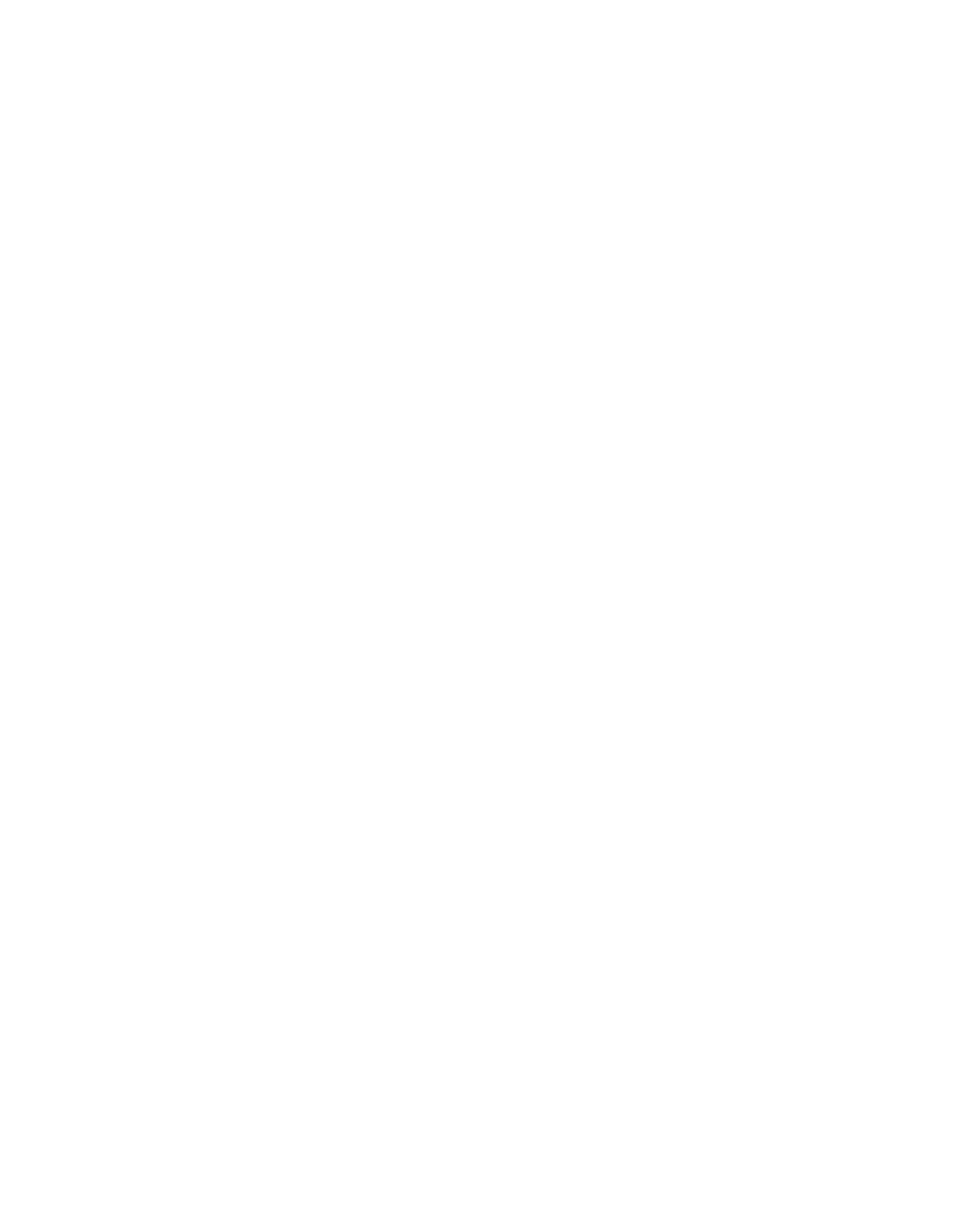# **BURKE, Justice.**

[¶1] Appellant, Steven A. DeLoge, pled guilty to six counts of second-degree sexual assault in 2000 and was sentenced to six consecutive life terms. In this appeal, Appellant, acting *pro se*, challenges the district court's denial of his motion to correct an illegal sentence under W.R.Cr.P. 35(a). We affirm.

## *ISSUES*

[¶2] Appellant presents the following issues:

- 1. Whether the district court correctly concluded that the claims of illegal sentence were barred by the doctrine of *res judicata*?
- 2. Whether the district court correctly denied correction of factual inaccuracies in the pre-sentence investigation report?
- 3. Whether the applied sentencing enhancement provision of W.S. 6-2-306(b)(i) creates an illegal sentence by violating the Wyoming and United States Constitutions?

# *FACTS*

[¶3] Appellant was originally charged with eleven counts of second-degree sexual assault. He pled guilty to six of those counts and was sentenced to six consecutive life terms. Appellant took a direct appeal from his convictions, arguing, among other things, that the sexual assault sentencing statute, Wyo. Stat. Ann. § 6-2-306, violated the double jeopardy clauses of the Wyoming and United States Constitutions because it imposed multiple punishments for the same crime. This Court affirmed his convictions in *DeLoge v. State*, 2002 WY 155, 55 P.3d 1233 (Wyo. 2002) (*DeLoge I*).

[¶4] In 2002, while his appeal was pending, Appellant filed a motion to withdraw his guilty pleas. He also filed a post-conviction motion seeking the return of seized property. We affirmed the district court's denial of Appellant's motion to withdraw his guilty pleas, finding no "manifest injustice," but remanded to the district court for a ruling on the merits of Appellant's motion for return of the seized property. *DeLoge v. State*, 2005 WY 152, 123 P.3d 573 (Wyo. 2005) (*DeLoge II*).

[¶5] In December, 2003, prior to our decision in *DeLoge II*, Appellant also filed a petition for post-conviction relief in district court. The court dismissed the petition. Subsequently, Appellant filed a petition for writ of review in this Court. We denied that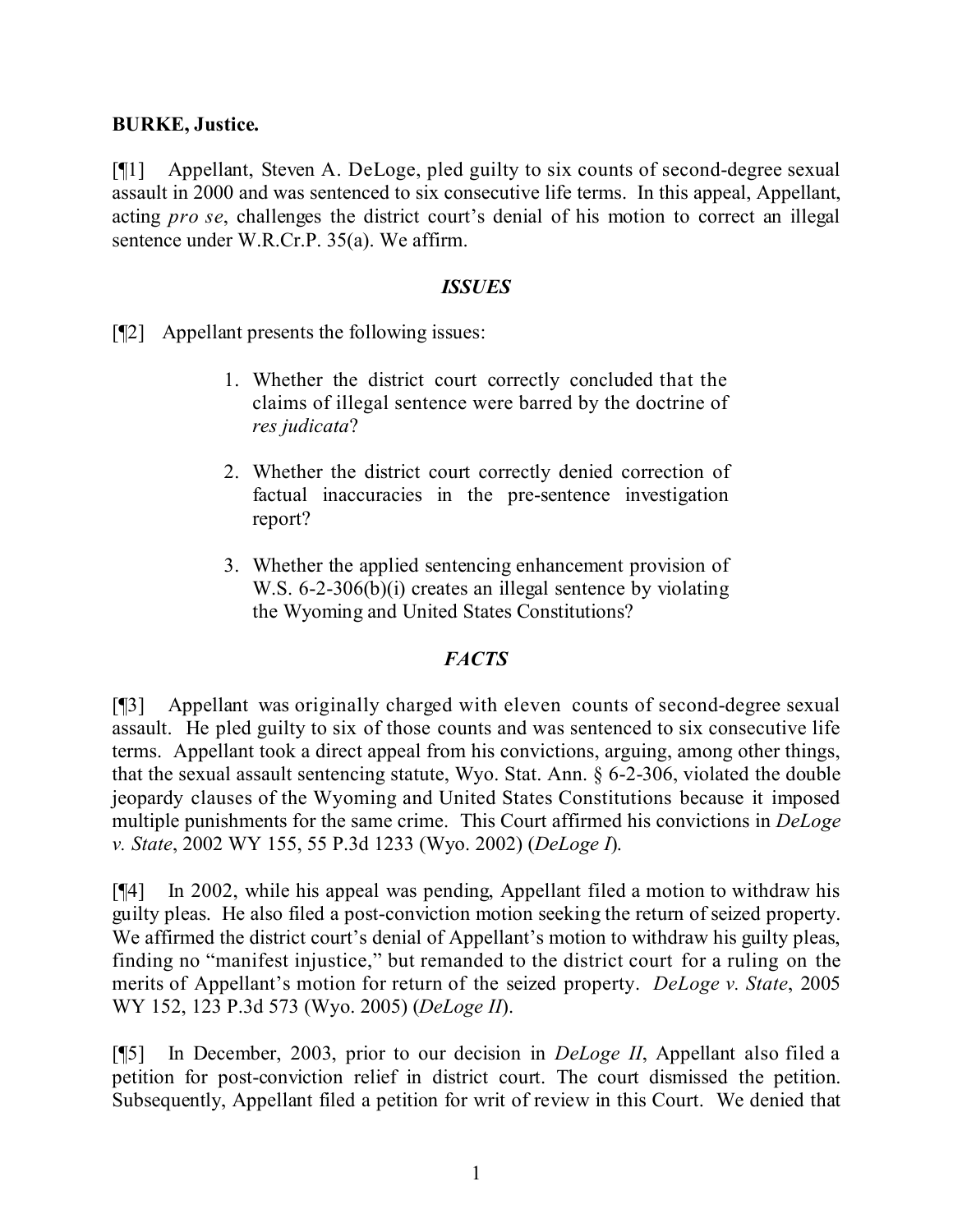petition. Appellant then filed a second petition for writ of review in this Court challenging the district court's dismissal of his petition for post-conviction relief. That petition was also denied. *Id.*, ¶ 5, 123 P.3d at 574-75.

[¶6] In 2006, following remand, the district court denied Appellant's motion for return of the seized property. Appellant appealed that decision. We affirmed in part and reversed in part, finding that Appellant had no right to counsel in the proceeding, but that the district court could not deny Appellant's motion without evidence from the State to support the need for continued retention of the property. *DeLoge v. State*, 2007 WY 71, 156 P.3d 1004 (Wyo. 2007) (*DeLoge III*).

[¶7] Finally, in Appellant's fourth appeal, we affirmed the district court's dismissal of Appellant's motion because "the State did not have possession of [the property], sovereign immunity prevented the court from awarding him damages for the loss of his property, and he did not present a recognizable right to post-conviction preservation of exculpatory evidence." *DeLoge v. State*, 2010 WY 60, ¶ 2, 231 P.3d 862, 863 (Wyo. 2010) (*DeLoge IV*).

[¶8] In May, 2011, Appellant filed a motion to correct an illegal sentence under W.R.Cr.P. 35(a). Appellant asserted that his sentence was illegal because it was based on factual inaccuracies in his presentence investigation (PSI) report, and because the sentence was imposed in violation of his constitutional rights to due process, fundamental fairness, compulsory process, and protection against double jeopardy. The district court denied the motion after concluding that Appellant's constitutional claims were barred by the doctrine of *res judicata*, and that the sentencing judge had not relied on the alleged inaccuracies in the PSI report in determining Appellant's sentence. Appellant timely appealed the district court's order.

# *STANDARD OF REVIEW*

[¶9] We apply the following standard of review to claims that a criminal sentence is illegal:

> Sentencing decisions are normally within the discretion of the trial court. *Bitz v. State*, 2003 WY 140, ¶ 7, 78 P.3d 257, 259 (Wyo. 2003). "Such discretion is limited, however, inasmuch as a court may not enter an illegal sentence. A sentence is illegal if it violates the constitution or other law." *In re CT*, 2006 WY 101, ¶ 8, 140 P.3d 643, 646 (Wyo. 2006) (internal case citation omitted). Whether a sentence is illegal is a question of law, which we review *de novo*. *Manes v. State*, 2007 WY 6, ¶ 7, 150 P.3d 179, 181 (Wyo. 2007).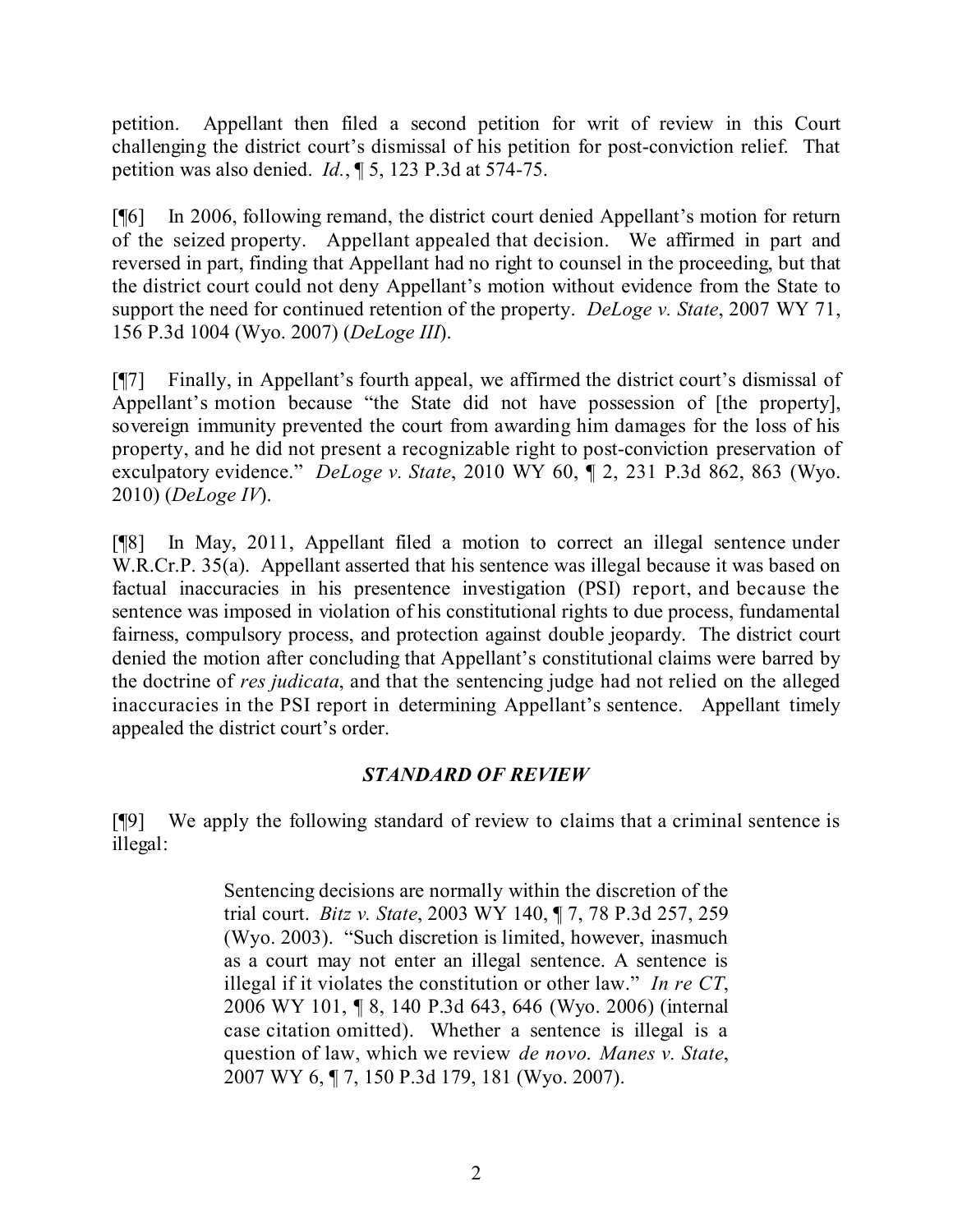*Endris v. State*, 2010 WY 73, ¶ 13, 233 P.3d 578, 581 (Wyo. 2010) (quoting *Jackson v. State*, 2009 WY 82, ¶ 6, 209 P.3d 897, 898-99 (Wyo. 2009)). Whether a claim is barred by *res judicata* is also a question of law, reviewed *de novo*. *Winstead v. State*, 2011 WY 137, ¶ 8, 261 P.3d 743, 745 (Wyo. 2011).

## *DISCUSSION*

[¶10] The doctrine of *res judicata* bars litigation of issues that were or could have been determined in a prior proceeding. *Dax v. State*, 2012 WY 40, ¶ 9, 272 P.3d 319, 321 (Wyo. 2012).Four factors are examined to determine whether *res judicata* applies: (1) identity in parties; (2) identity in subject matter; (3) the issues are the same and relate to the subject matter; and (4) the capacities of the persons are identical in reference to both the subject matter and the issues between them. *Id.* Courts can correct illegal sentences under W.R.Cr.P. 35(a) at any time, but the bases for correcting the sentence remain subject to *res judicata*. *Dax*, ¶¶ 9-10, 272 P.3d at 321. If a party fails to show good cause why an issue was not raised at an earlier opportunity, the Court may decline to consider the issue. *Hamill v. State*, 948 P.2d 1356, 1358 (Wyo. 1997).

[¶11] Appellant acknowledges that he "raised on direct appeal and post conviction motion the issue of the constitutionality of the enhancement provision of sentencing statute 6-2-306(b)(i)." He contends, however, that the third factor in the test for *res judicata* is not satisfied because "the subject matter of the claims [is] not identical to those previously raised." Appellant makes this assertion based solely on the fact that the statute which prescribed his sentence in 2000 was amended in 2007.<sup>1</sup> He claims that the

#### **§ 6-2-306. Penalties for sexual assault.**

. . .

. . .

(a) An actor convicted of sexual assault who does not qualify under the criteria of subsection (b) or (d) of this section shall be punished as follows:

> (ii) Sexual assault in the second degree is a felony punishable by imprisonment for not more than twenty (20) years;

(b) An actor who is convicted of sexual assault and who does not qualify under the criteria of subsection (d) of this section shall be punished by the extended terms of subsection (c) of this section if:

(i) He is being sentenced for two (2) or more separate acts of

<sup>&</sup>lt;sup>1</sup> At the time of Appellant's convictions, Wyo. Stat. Ann. § 6-2-306 (LexisNexis 1999) provided, in relevant part, as follows: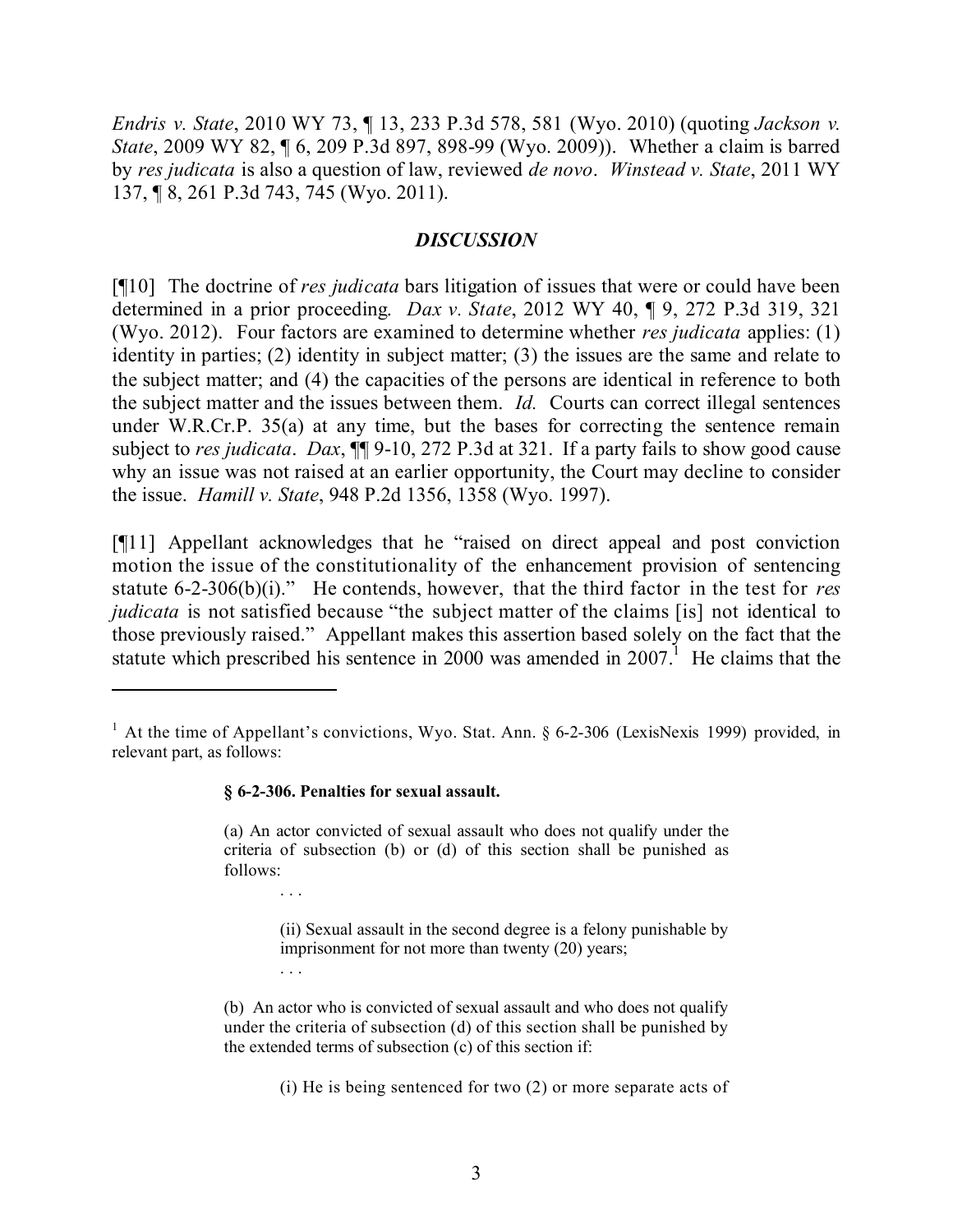sexual assault in the first or second degree;

(ii) He previously has been convicted of any crime containing the same or similar elements as the crimes defined in W.S. 6-2- 302 [sexual assault in the first degree] or 6-2-303 [sexual assault in the second degree].

l

(c) An actor convicted of sexual assault who qualifies under the criteria of subsection (b) of this section shall be punished as follows:

> (i) Sexual assault in the first or second degree is a felony punishable by imprisonment for not less than five (5) years or for life;

. . .

(d) An actor who is convicted of sexual assault shall be punished by life imprisonment without parole if the actor has two (2) or more previous convictions for any of the following designated offenses, which convictions resulted from charges separately brought and which arose out of separate occurrences in this state or elsewhere:

> (i) A crime defined in W.S.  $6-2-302$  through  $6-2-304$  or a criminal statute containing the same or similar elements as a crime defined by W.S. 6-2-302 through 6-2-304; . . .

In 2007, Wyo. Stat. Ann. § 6-2-306 was amended to provide as follows:

#### **§ 6-2-306. Penalties for sexual assault.**

(a) An actor convicted of sexual assault under W.S. 6-2-302 through 6-2- 304 [sexual assault in the first, second, and third degrees, respectively] who does not qualify under the criteria of subsection (b) or (d) of this section shall be punished as follows:

. . .

(ii) Sexual assault in the second degree under W.S. 6-2-303 is a felony punishable by imprisonment for not less than two (2) years nor more than twenty (20) years; . . .

(b) An actor who is convicted of sexual assault under W.S. 6-2-302 through 6-2-304, who has previously been convicted of any crime containing the same or similar elements as the crimes defined in W.S. 6- 2-302 through 6-2-304 and who does not qualify under the criteria of subsection (d) of this section shall be punished as follows: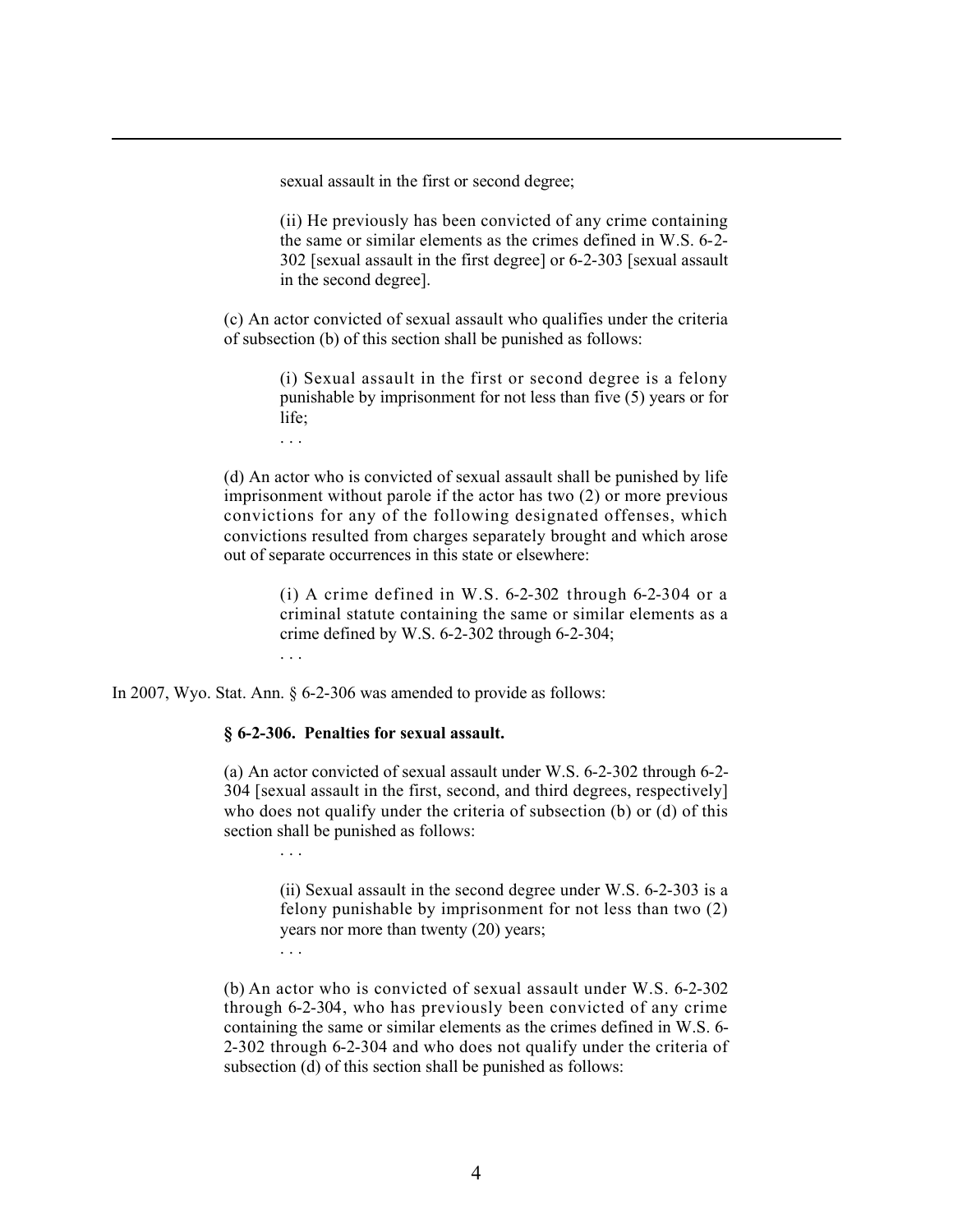legislature's 2007 amendment "presents a completely different circumstance of statutory construction and legislative intent." Essentially, Appellant contends that the amendment to Wyo. Stat. Ann. § 6-2-306 indicates that the previous version of the statute was unconstitutional. 2 We disagree.

[¶12] We note initially that a double jeopardy claim is not cognizable and cannot be entertained on a motion to correct an illegal sentence because "a double jeopardy claim brought in this procedural context [is] a challenge to the convictions and not to the sentence." *Birr v. State*, 878 P.2d 515, 516 (Wyo. 1994). Additionally, Appellant's claim that former Wyo. Stat. Ann. § 6-2-306 violates the double jeopardy clauses of the Wyoming and United States Constitutions is identical to the issue raised in his direct appeal. With respect to Appellant's double jeopardy claim in his direct appeal, we held as follows:

DeLoge also maintains that the statute operates in a

 $\overline{a}$ 

(i) and (ii) Repealed by Laws 2007, ch. 159,  $\S$  3.

. . .

. . .

(iii) Sexual assault in the first or second degree under W.S. 6-2- 302 or 6-2-303 is a felony punishable by imprisonment for not less than twenty-five (25) years or for life; or

(iv) Sexual assault in the third degree under W.S. 6-2-304 is a felony punishable by imprisonment for not more than twenty  $(20)$  years.

(d) An actor who is convicted of sexual assault under W.S. 6-2-302 through 6-2-304, or sexual abuse of a minor under W.S. 6-2-316 through 6-2-317, shall be punished by life imprisonment without parole if the actor has two (2) or more previous convictions for any of the following designated offenses, which convictions resulted from charges separately brought and which arose out of separate occurrences in this state or elsewhere:

> (i) A crime defined in W.S.  $6-2-302$  through  $6-2-304$  or a criminal statute from another jurisdiction containing the same or similar elements as a crime defined by W.S. 6-2-302 through 6- 2-304.

 $2$  Appellant also contends that the current version of Wyo. Stat. Ann. § 6-2-306 should be retroactively applied because "[t]he conviction was not final for purposes of application of the repealed statute to his case." However, because Appellant has presented no cogent argument or pertinent legal authority to support this claim, we decline to consider it.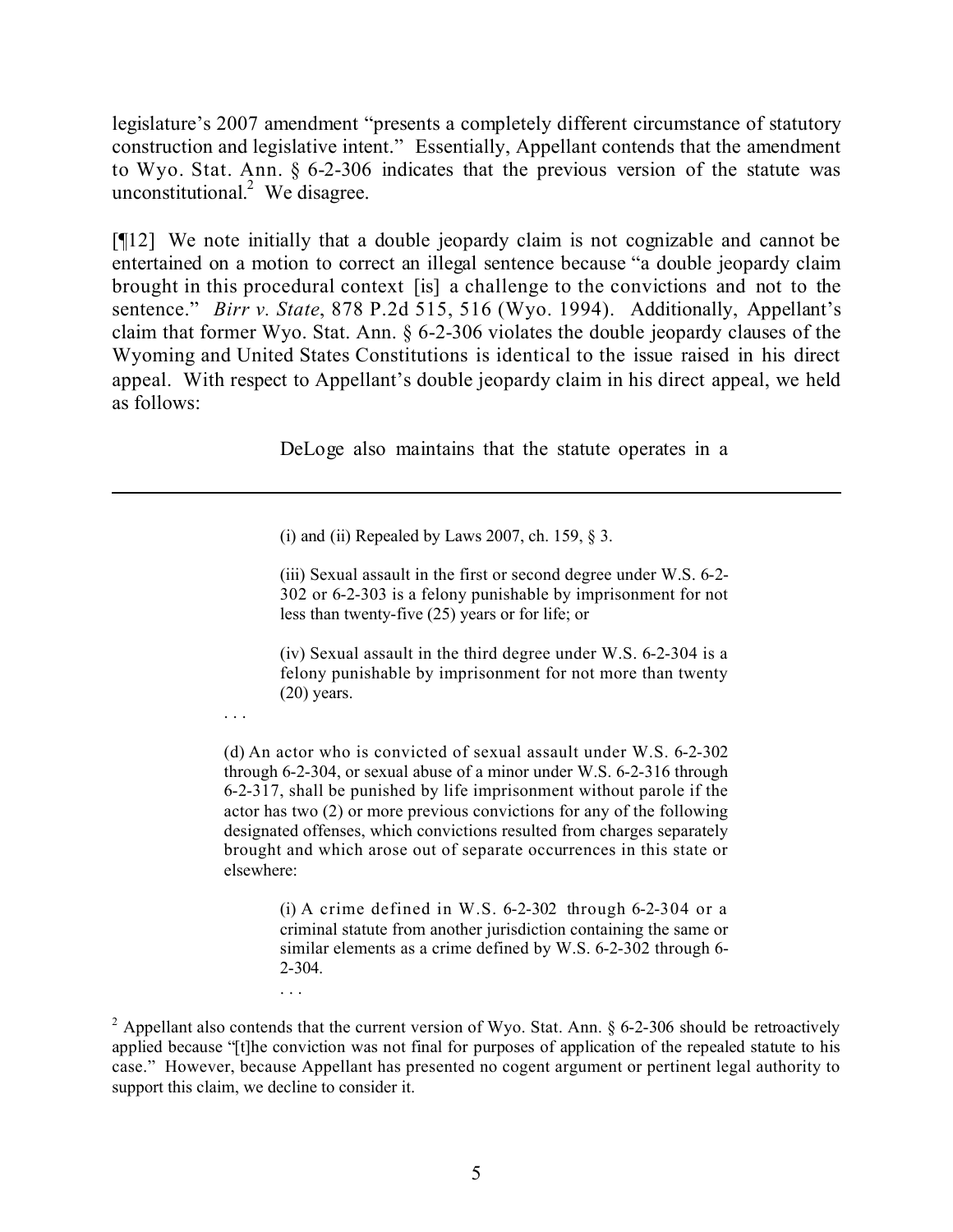manner which violates double jeopardy because for at least one count he is punished twice, *i.e.*, one count is used both as the underlying offense and as an offense giving rise to the enhancement provision. Again, we view this as mixing the concept of "previous" offenses used in the habitual criminal statute, with the language used in  $\S$  6-2-306(b)(i), "being sentenced for two (2) or more separate acts of sexual assault in the second degree." Our precedents are clear that multiple sexual assaults are separate offenses even though they might be separated by only very short time periods. *Frenzel v. State*, 938 P.2d 867, 868-69 (Wyo. 1997); *Hamill v. State*, 602 P.2d 1212, 1216-17 (Wyo. 1979).

*DeLoge I*, 12, 55 P.3d at 1238. The fact that Wyo. Stat. Ann. § 6-2-306 was amended in 2007, and now provides that an enhanced sentence may only be imposed when the defendant has a previous conviction for a similar offense, does not change the nature of Appellant's claim. As the State correctly points out, "Any potential constitutional defect with the statute existed at the time of DeLoge's sentencing." We previously determined that the statute did not violate constitutional protections against double jeopardy, and the fact that the legislature chose to amend the statute subsequent to our decision has no impact on our previous judgment. Appellant's claim that the statute violated the double jeopardy clauses of the Wyoming and United States Constitutions was adjudicated in his direct appeal, and is barred by *res judicata*.

[¶13] Appellant also challenges the legality of his sentence on grounds that it violates principles of equal protection, due process, and fundamental fairness embodied in the Wyoming and United States Constitutions. Again, the legislative amendment to Wyo. Stat. Ann. § 6-2-306 has no bearing on these claims. Appellant could have raised these issues ten years ago in his direct appeal, and has failed to show "good cause" as to why he did not raise the claims previously. As a result, Appellant's remaining constitutional claims are also barred by the doctrine of *res judicata*.

[¶14] In Appellant's second issue, he contends that his sentence is illegal due to alleged inaccuracies in the presentence investigation report. He asserts that the sentencing court violated W.R.Cr.P. 32 by failing to correct alleged inaccuracies in the PSI report and by failing to append written findings with respect to those inaccuracies to the report.<sup>3</sup>

. . .

(a) *Presentence Investigation*. —

(3) Disclosure.

 $3$  W.R.Cr.P. 32 provides, in relevant part, as follows: